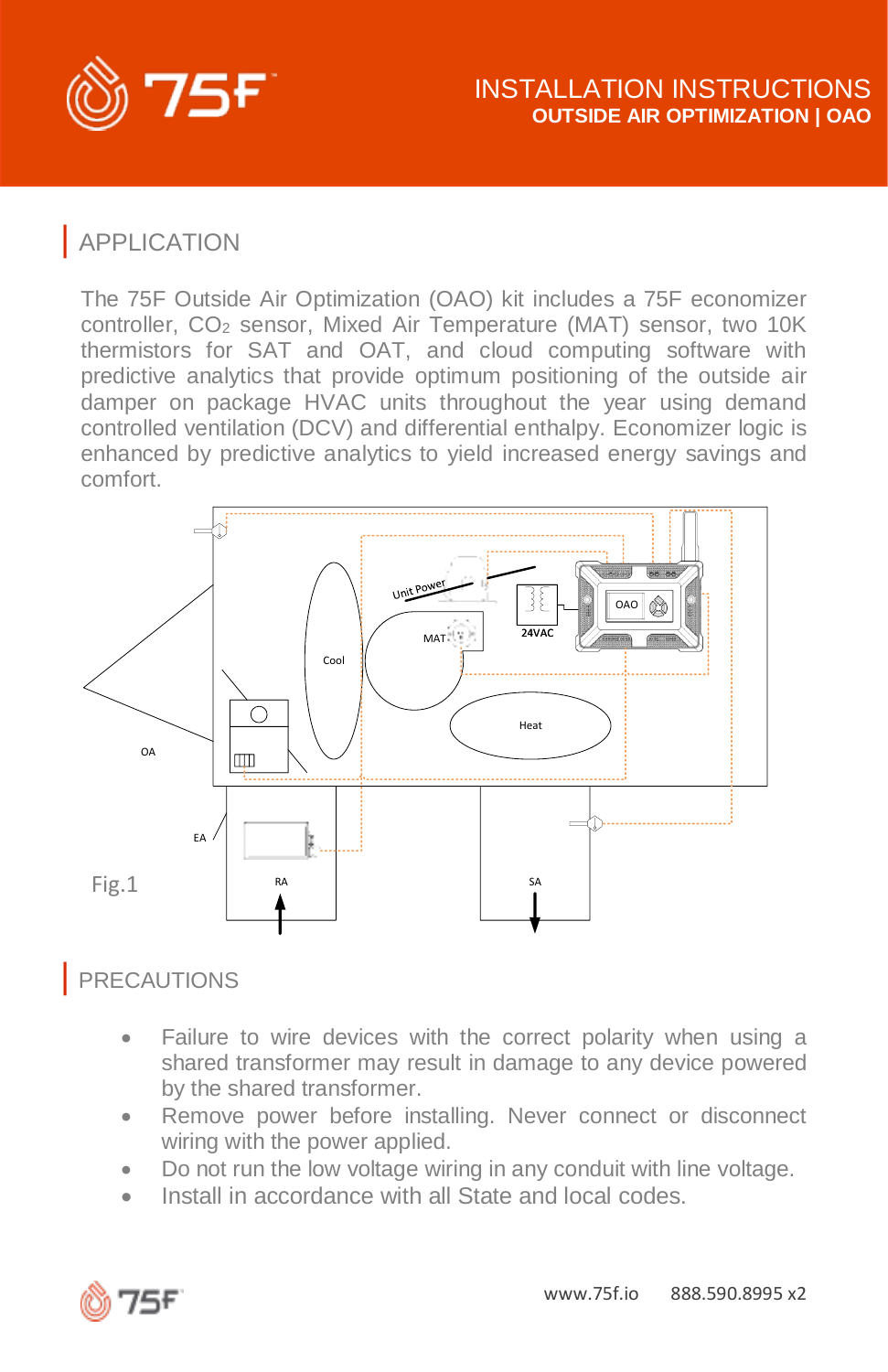# | FEATURES

- CO<sup>2</sup> Demand Control Ventilation (DCV)
- Comparative Enthalpy Economization
- RTU power consumption monitoring
- *Optional:* Pressure regulation
- *Optional:* Exhaust Fan integration
- *Optional:* CO and NO<sup>2</sup> level monitoring integration with DCV

# | SPECIFICATIONS

75F OAO Controller

- Supply Voltage: 24VAC
- Analog Input: 0-10VDC
- Analog Output: 2-10VDC or 0-10VDC
- Operating Environment: 41°F 122°F

#### ACI CO<sub>2</sub> Sensor

- Supply Voltage: 24VAC
- Output: 0-10VDC
- Measurement Range: 0-2000ppm
- Operating Environment: 32-122F, 0-95%RH

# | MOUNTING

*Mount the CO2 Sensor.* The CO<sub>2</sub> sensor must be installed in the return air duct, before the return and outside air mix. Since there might be a substantial pressure difference in duct mounting applications, it is essential to avoid ambient air from infiltrating into the duct mounting box. For correct function, it is mandatory that the sealing of the box cover, the cable entry bushings, the cable feed-through, and the duct entrance are tight. The duct entrance may need extra



Fig.2

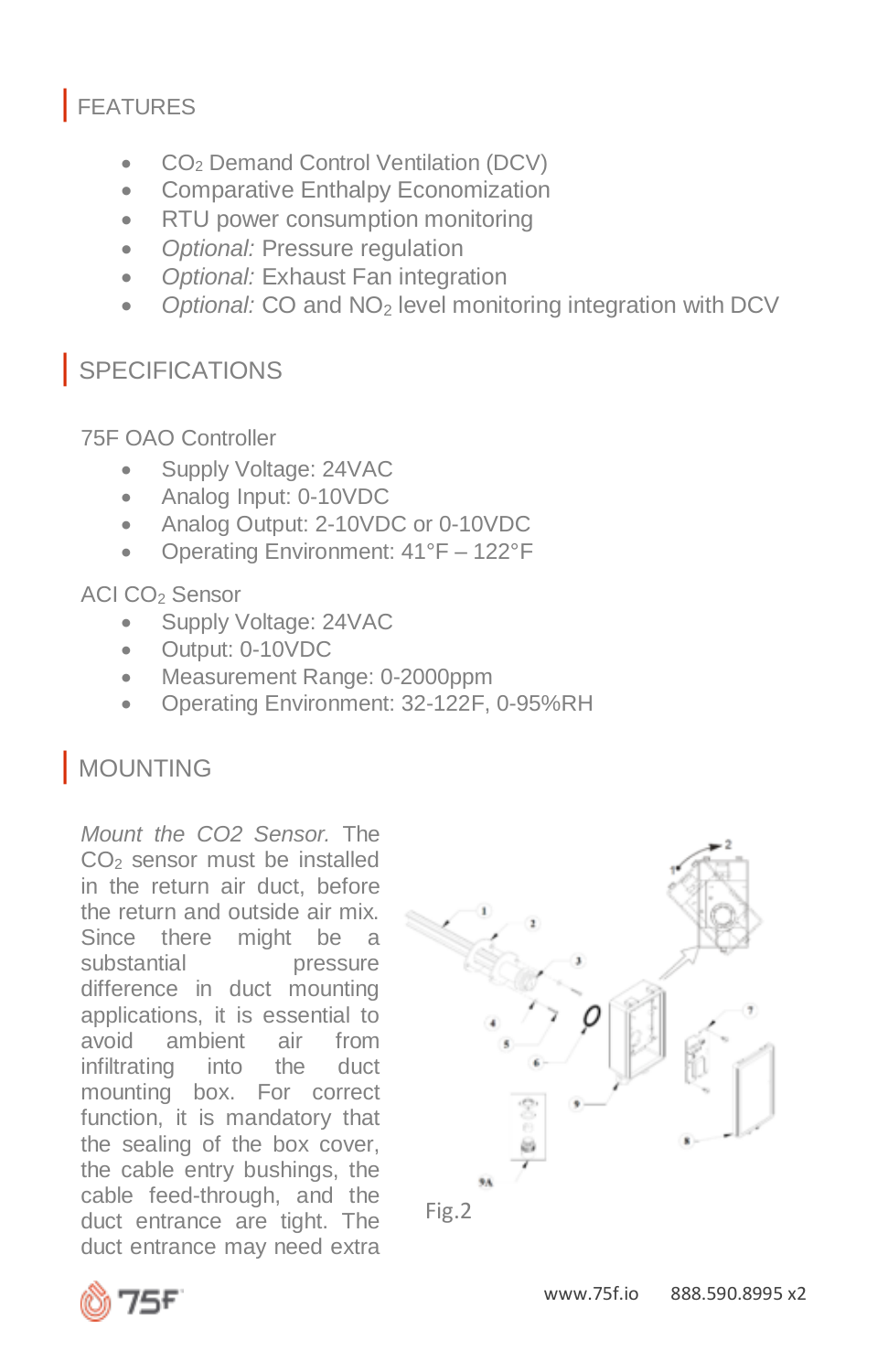sealing paste to prevent leakage.

The PCB must be handled carefully and protected from electrostatic discharge.

- Place the O-ring around the hole at the back of the box.
- Electrical cable entry: The box has a factory mounted cable entry bushing. Never feed more than one cable through each cable entry bushing, or else gas might leak through.
- Mounting the tube: Drill a 1" diameter hole for the sampling probe and two holes for the 5/32" diameter screws into the air duct and mount the tube with the gasket. The sampling probe should be mounted with the largest locking knob on top. The unit can be mounted with the air coming from the left or right.
- Attaching the sensor box is made to the sampling probe by a snap-in bayonet fitting. Orient the box onto the sampling probe so that the box upside is on the same side as the largest locking knob. When the probe is fitted into the notches of the box, turn the box clockwise until stop.

For additional detail, please refer to the installation manual provided with the ACI  $CO<sub>2</sub>$ Sensor.

*Mount the 75F Controller.* To mount the 75F OAO controller, we recommend using two #8 – 1.5" Sheet metal screws. The controller may be mounted on the chassis of the unit, on the duct work, or any secure location.



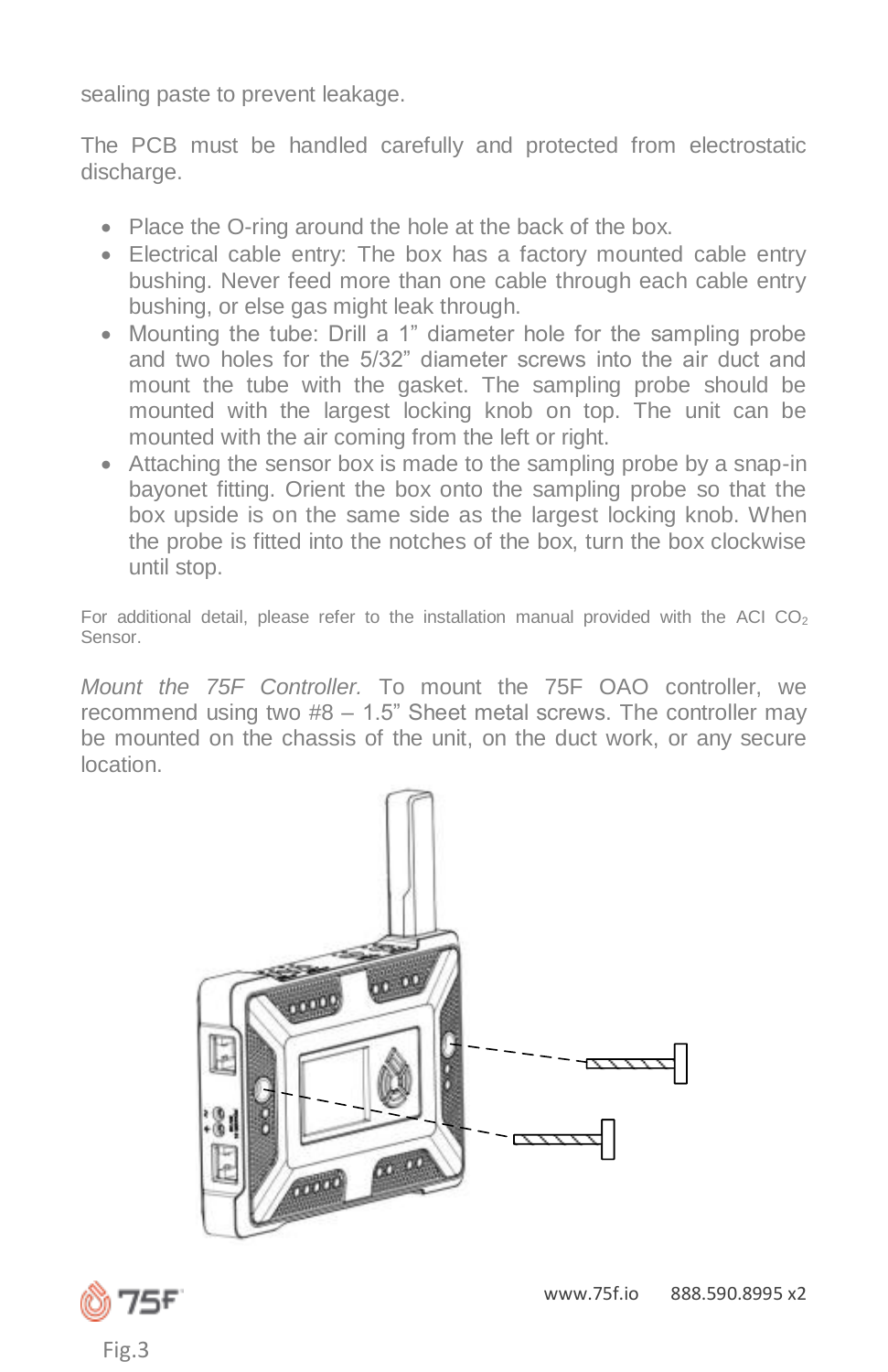

Disconnect power. 18AWG T-stat wire is recommended. Follow the wiring diagram above to wire the controller, economizer actuator, CO<sub>2</sub> sensor, MAT sensor, OAT, and RAT sensors.

*Powering the Controller.* To power the controller, use 18/2AWG run from the 24VAC transformer using the same polarity as any of the other www.75f.io 888.590.8995 x2 ۴.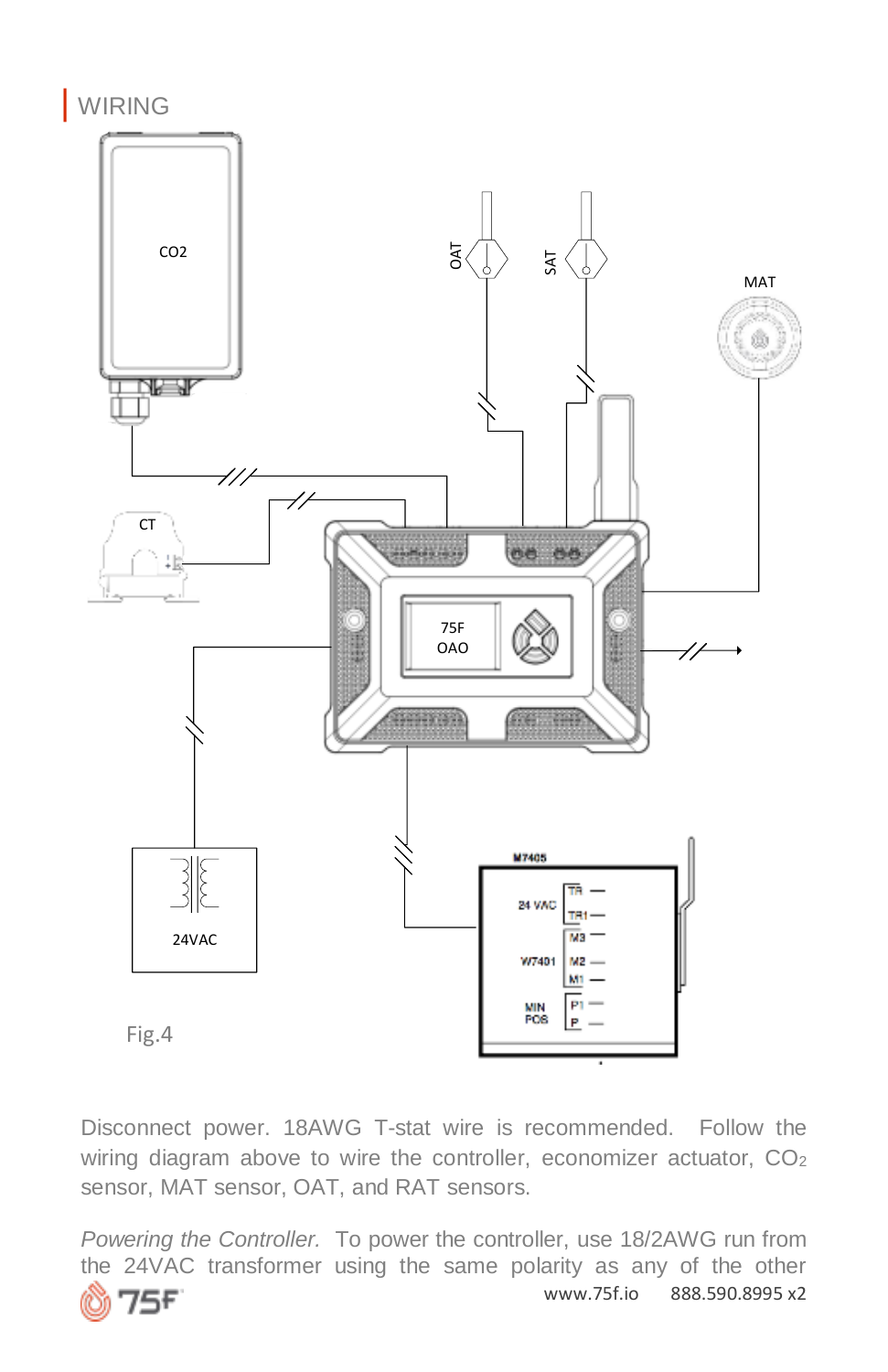devices connected to that transformer.



*Wiring the CO2 Sensor.* Using 18/3AWG run from the CO2 Mounting location to the 75F OAO controller and wire according to the wiring diagram in Fig.6.



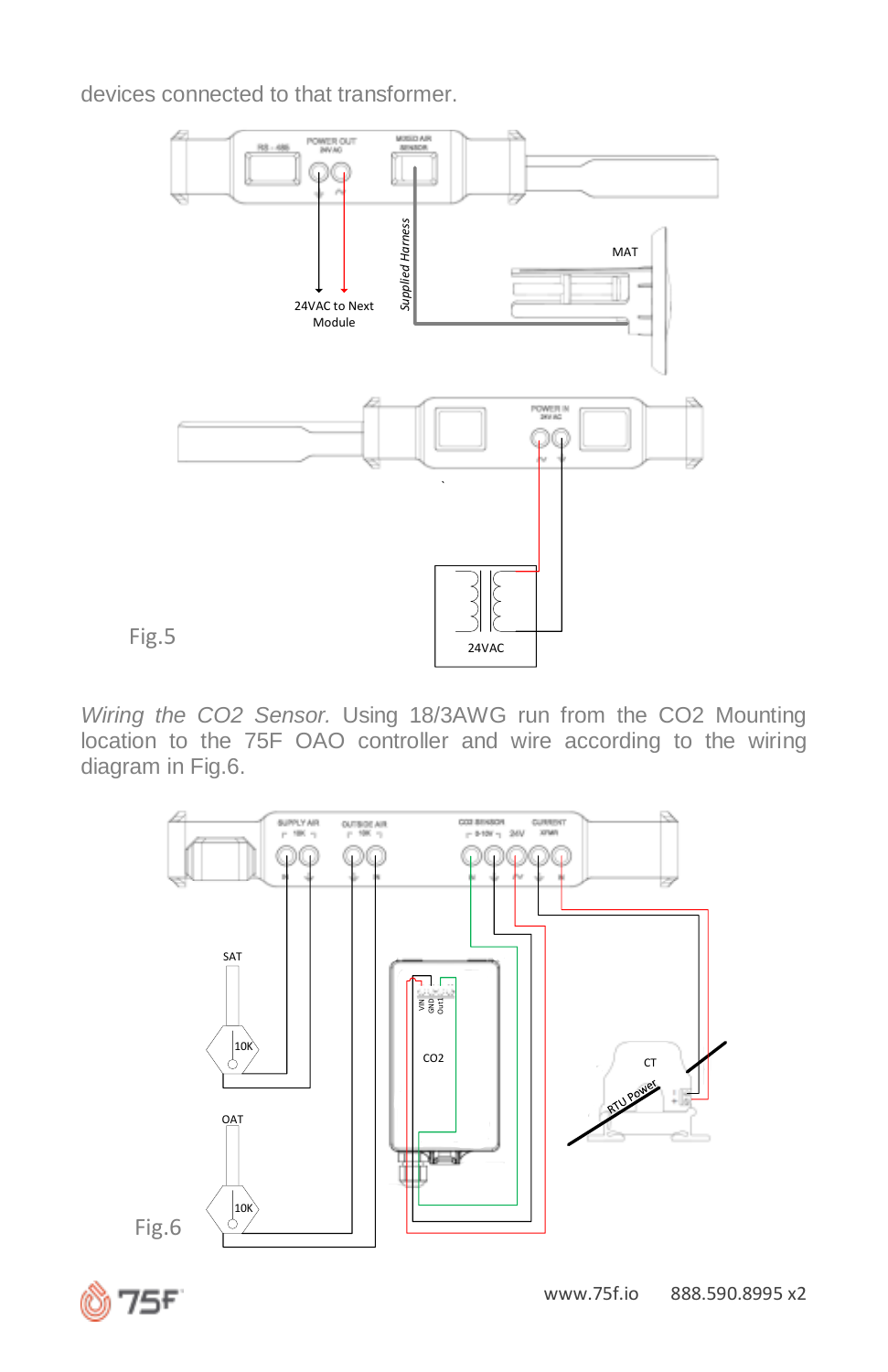*Placement of the MAT Thermistor*. Connect the stripped wire of the thermistor to the controller as shown in Fig.6 Using the provided bracket, mount the MAT sensor near the intake of the blower.

*Wiring the Actuator.* Use 18/3AWG T-stat wire to connect the 75F controller to the actuator motor. Connect the terminals for Power, Ground, and Signal (+), Fig.7.



### | PAIRING

*Pair the OAO controller* as an OAO in Setup > Settings > System Devices > OAO. Once power is supplied to the system OAO should read default room.

1. Press the Right button on the OAO Module until "Advertising" is displayed.





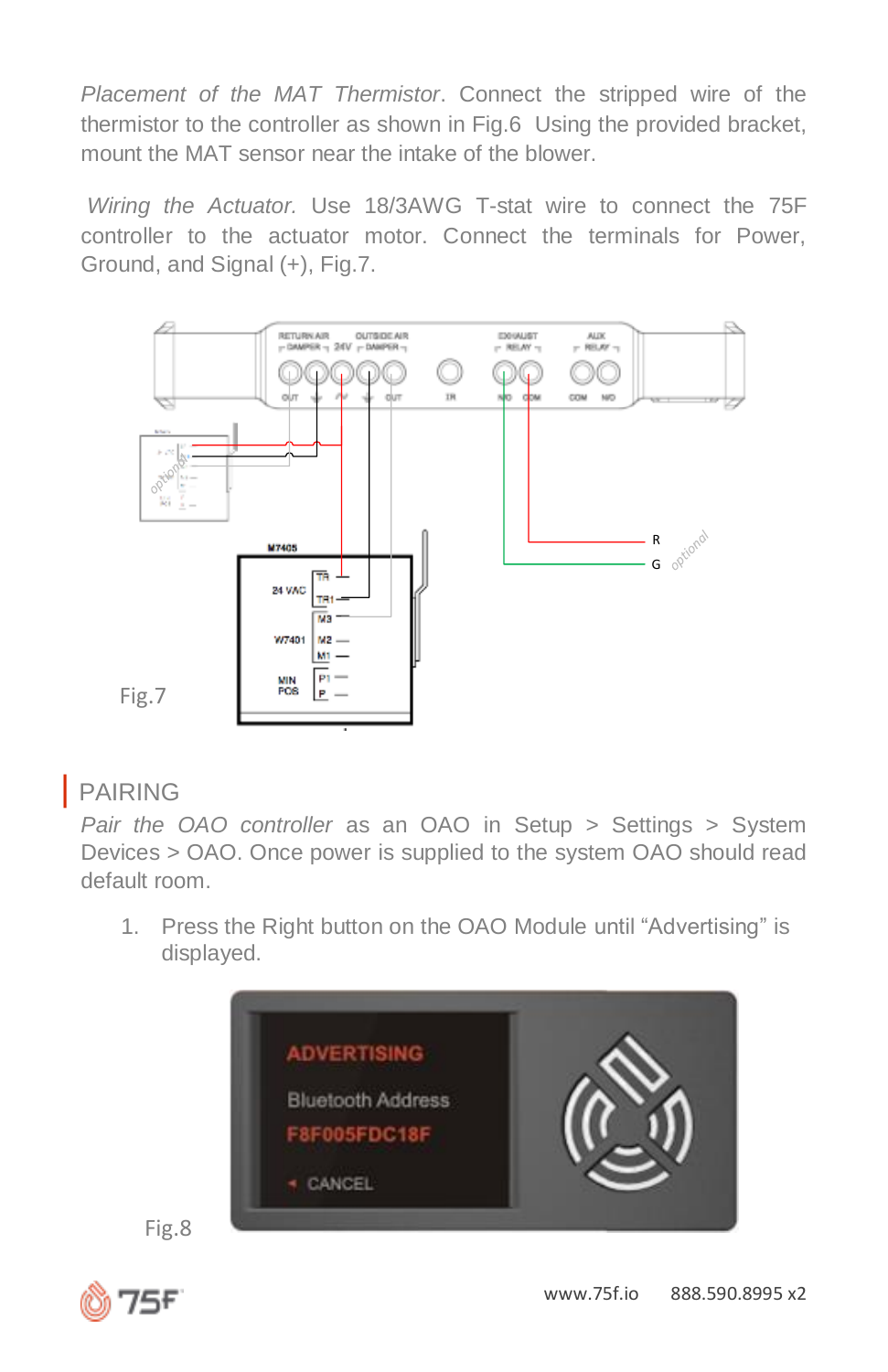2. On the CCU press "Pair OAO" from Setup > Settings > System Devices > OAO.

4. Enter the PIN displayed on the OAO on the CCU to confirm intended device being paired.



Fig.9

3. When the Bluetooth pairing process is complete on the Tablet the OAO module will read only "OAO" until the CM and Tablet are reconnected. Now pair other modules or snap the Tablet back onto the CM. The OAO will begin communicating over the 900Mhz channel. Once communicating over long range the OAO controller will display relevant information.



Fig.10

## | CONFIGURATION / CONFIRMATION

Once paired, ensure that the sensors are reading accurately. To do this go to the Central Control Unit (CCU) or the 75F installer app on iPhone or Android device.

*Test the OAO actuator.* To do this from the CCU (can also be done from the 75F Installer app) go to Setup > Settings > Damper Testing. Run the damper to 100% open. Verify at the actuator that the outside damper is 100% open. \*\*It may take up to 90 seconds from the time you make the change for the damper to move. Run the actuator to 50% and ensure the outside damper closes to 50% open. If the damper fails to meet one or both tests, you may need to readjust the damper arm positions.